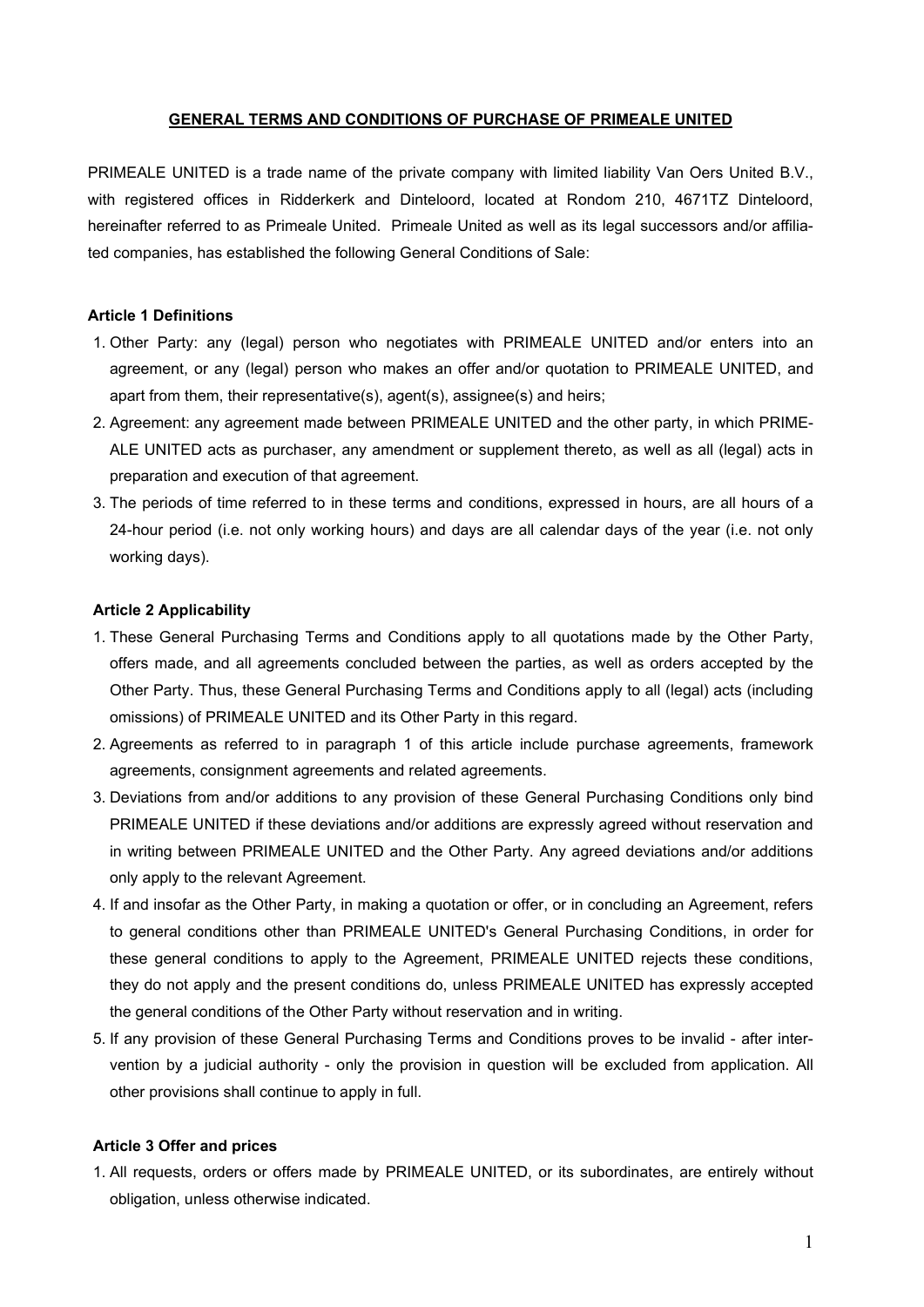- 2. An Agreement is formed after PRIMEALE UNITED has expressly accepted in writing the offer made by the other party.
- 3. All agreements made by PRIMEALE UNITED are deemed to have been made in Ridderkerk, at Handelsweg 170, both for the execution of the agreement and for payment.
- 4. All amounts mentioned in quotations, offers, Agreements and assignments shall be quoted in euros, unless the parties have agreed otherwise in writing.
- 5. An agreed price cannot be increased by the Other Party, even if the Other Party is confronted with a cost price increase, unless PRIMEALE UNITED expressly agrees in writing to the price increase.
- 6. PRIMEALE UNITED may require the other party to maintain an offer made.

## **Article 4 Agreement**

- 1. An agreement comes into force with PRIMEALE UNITED only by its confirmation by letter, email or fax or by the other party signing within 24 hours (unless it accepts later signatures) of the contract offered to it by PRIMEALE UNITED. PRIMEALE UNITED's invoices, order and freight bills are full and conclusive evidence of the contract.
- 2. PRIMEALE UNITED's agents are not authorised to bind it unconditionally. They may only buy and sell subject to the approval of PRIMEALE UNITED.
- 3. If, after the Agreement has been concluded, the parties agree further and/or additional arrangements or amendments and with each other, these shall only be binding if and insofar as these arrangements have been laid down in writing. Here too, the written record may consist of the invoice and/or order form.

## **Article 5 Delivery**

- 1. The agreed delivery time is a deadline, unless the parties have explicitly agreed otherwise.
- 2. Delay in delivery results in the Other Party being immediately and without prior notice in default. If the other party is in default, PRIMEALE UNITED is entitled to terminate the Agreement and / or claim compensation.
- 3. If the Other Party knows, or should know, that the delivery time to which he has committed himself cannot be met, he must inform PRIMEALE UNITED immediately (within 2 hours) by e-mail, stating the reasons. If the other party fails to inform PRIMEALE UNITED on time, or fails to give a reason, a claim for non-attributable delay in delivery cannot be accepted. Not even if there is a force majeure situation.
- 4. PRIMEALE UNITED is entitled, in case of late delivery of a part of what was agreed, to return the part already delivered at the expense and risk of the other party.
- 5. In case of late delivery, PRIMEALE UNITED may, in addition to compensation, claim compensation for the additional costs that it was forced to incur to reasonably replace the goods not delivered by the other party.
- 6. Delivery is made carriage paid to PRIMEALE UNITED, unless the parties have agreed otherwise in writing. Thus delivery takes place when the Other Party delivers the goods to PRIMEALE UNITED.
- 7. If the parties have agreed that the Other Party will store the goods to be delivered for PRIMEALE UNITED, whether or not at its own premises or at the premises of a third party, delivery will take place at the moment the goods are stored.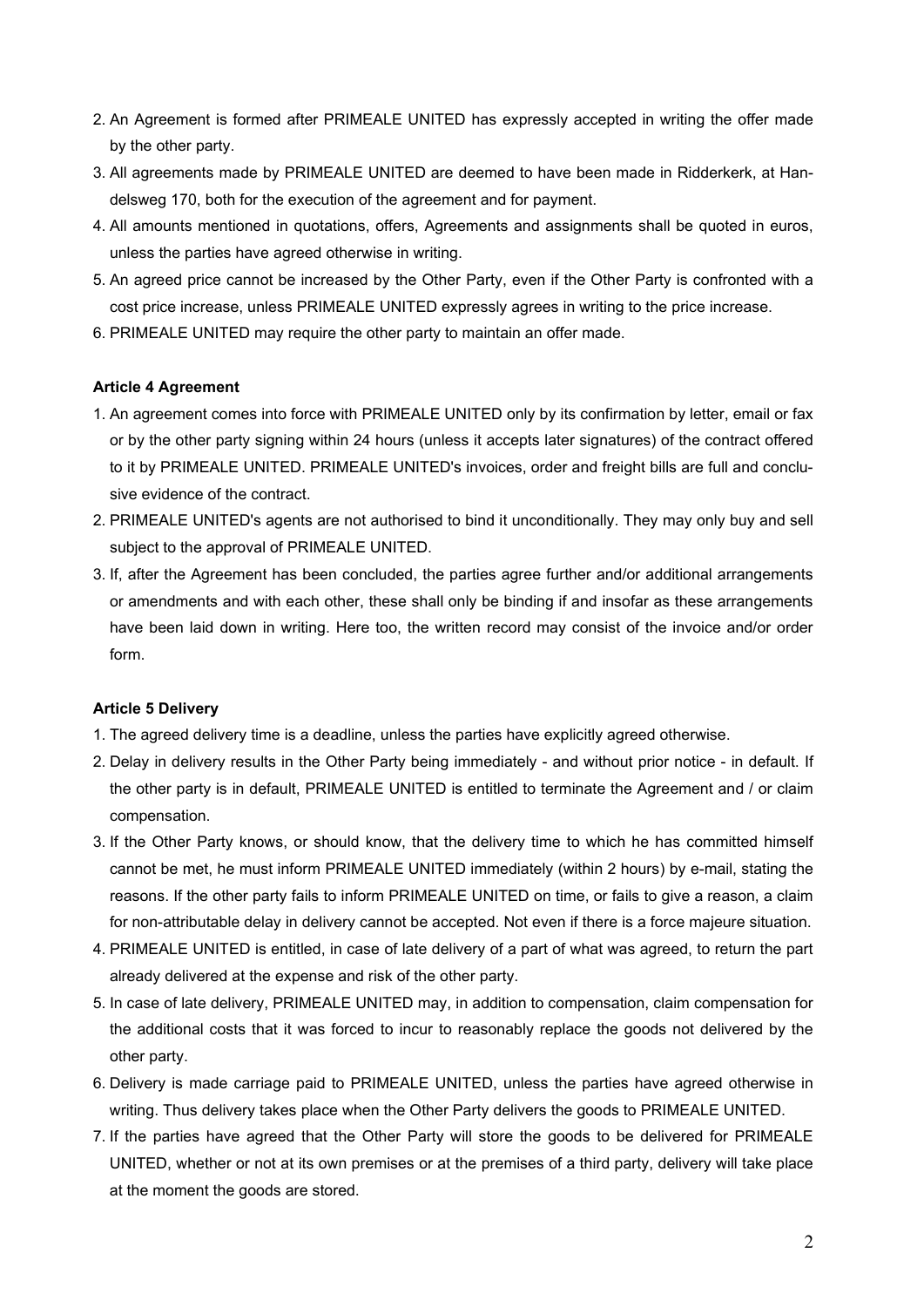8. At first request, the Other Party must also deliver on Sundays, public holidays and at night. If the purchase agreement or confirmation states that delivery is made to the Buyer's truck or to the Buyer's company, this means only that the transport costs are borne by PRIMEALE UNITED. The legal and actual delivery always takes place at PRIMEALE UNITED or at the receiving company indicated by PRIMEALE UNITED.

# **Article 6 Acceptance and advertising**

- 1. If the Other Party cultivates the sold products itself, it must insure them against hail and water damage at its own expense. The Other Party must insure the purchased product against fire and water damage when stored at the Other Party's expense. This obligation does not affect the fact that in case of total or partial failure of the harvest or in case of fire and/or water damage, the Other Party, at the request of PRIMEALE UNITED, is obliged to deliver the contracted quantity of product to us and to purchase the shortfall elsewhere. In case of hail, fire and (water) damage, the other party cannot rely on force majeure.
- 2. The goods to be delivered must at the final destination meet the agreed quality requirements, the Dutch requirements and the requirements of the country of destination and the buyer of PRIMEALE UNITED. They must in any case be of good quality, free from harmful organisms, free from disease including rot-, damage, soil -including clay flaps-, visible and invisible defects, product foreign bodies, internal and external shot. They may not contain (residues of) crop protection agents.
- 3. Unless expressly agreed otherwise, the Other Party must deliver unwashed products.
- 4. The Other Party is obliged to ensure that the internal temperature of the product is as agreed and, in the absence thereof, as used in the sector.
- 5. The goods to be delivered to PRIMEALE UNITED must also meet the agreed and statutory quality standards for a reasonable period after delivery and in any case until some time after receipt of the product by the end user. During that period and a reasonable time thereafter, PRIMEALE UNITED has the right to complain about the quality of the goods supplied in terms of externally visible defects. About hidden, not visible to the naked eye or internal defects, PRIMEALE UNITED may complain within a reasonable time after PRIMEALE UNITED discovers the defect.
- 6. If the goods do not meet the agreed and/or statutory requirements, and/or in the event of non-delivery or late delivery, PRIMEALE UNITED has the right, without notice of default, to dissolve the contract in whole or in part, and the other party must compensate all damages suffered by PRIMEALE UNITED, including the cost of (sea) transport, customs, expert(s), legal assistance and the damage suffered by its customer (e.g. recall). Then PRIMEALE UNITED and its purchaser are entitled to sell the goods at best and to settle the proceeds with the damage. The remainder, if any, is refunded to the Other Party. The liability to compensate the other party is unlimited. It must reimburse PRIMEALE UNITED both the full material and immaterial damage, as well as the full direct and indirect damage. This also includes the extrajudicial and judicial costs actually incurred and to be incurred. The extrajudicial costs are 15% of the purchase price, with a minimum of € 500, - excluding VAT. The judicial costs of PRIMEALE UNITED include the invoices of its lawyers, experts, bailiffs, translation agency, etc.

7.

If the other party does not accept the complaint of PRIMEALE UNITED within 5 working hours by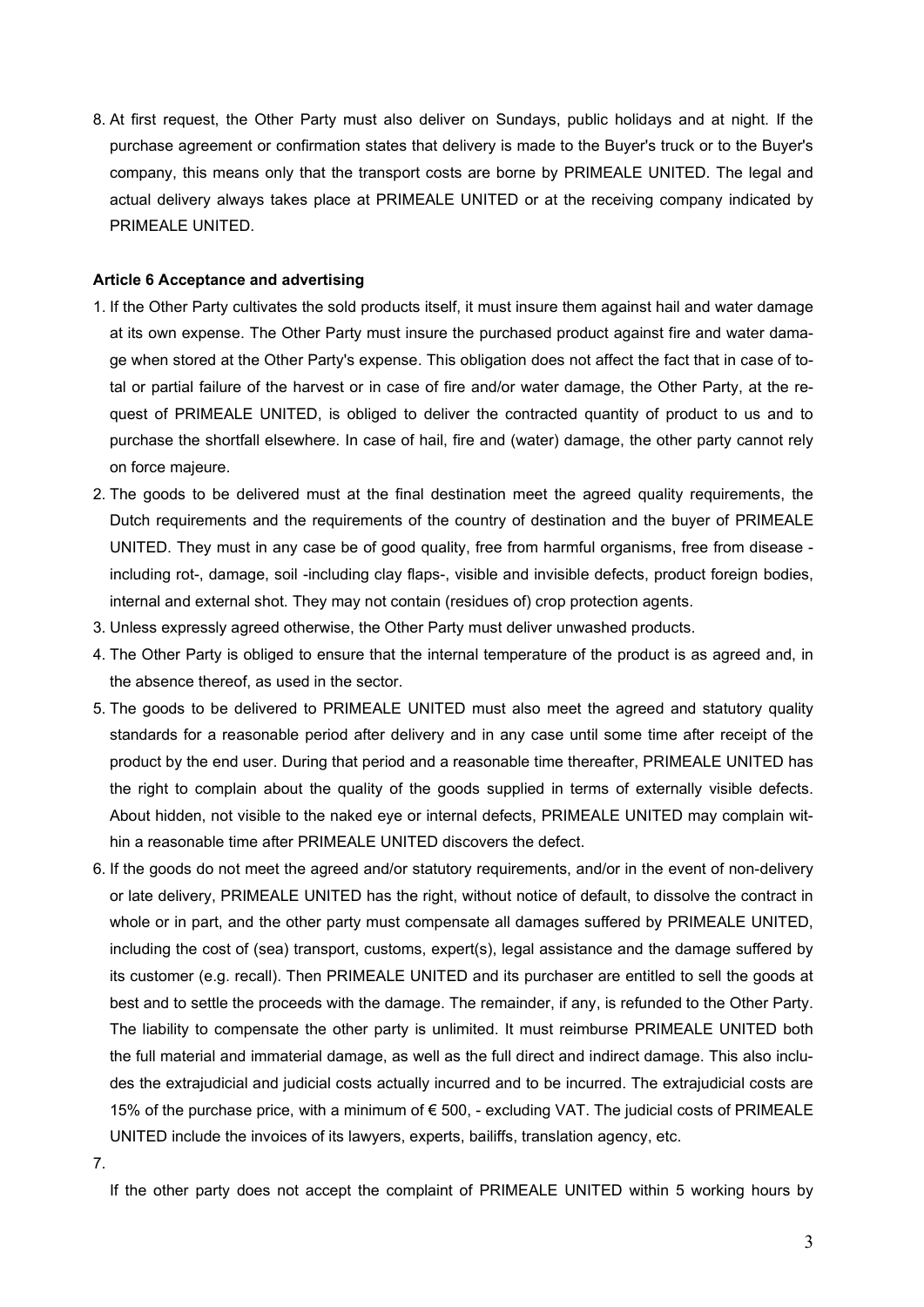email, PRIMEALE UNITED will commission an independent expert to determine whether the complaint is justified. The opinion of this expert binds the parties (Article 7:900 BW). The other party has the right to be present at the assessment and is hereby invited. The other party must notify PRIME-ALE UNITED of its dates of prevention by e-mail within 5 working hours of the complaint, failing which they will not be taken into account. The other party is responsible for asking PRIMEALE UNITED about the time and place of the assessment and to be present in time for the assessment.

- 8. In the event of rejection and/or refusal of the goods offered for delivery, PRIMEALE UNITED shall also have the right, at its discretion, to demand replacement delivery or to set off the refused quantity against the remaining part of the contract, all with full compensation.
- 9. Unless otherwise agreed in writing, the weighing, lifting and transport costs are for the account of the Other Party.

#### **Article 7 Payment**

- 1. Unless otherwise expressly agreed in writing, PRIMEALE UNITED takes care of invoicing and the payment term is 6 weeks after PRIMEALE UNITED has received the goods. This period is not a deadline, but only indicative.
- 2. PRIMEALE UNITED is authorised to make all its payments by bank (giro payment).
- 3. Payments made by PRIMEALE UNITED serve to the exclusion of Article 6:44 of the Civil Code in the first place to reduce the principal sum, then the interest owed and finally the costs owed.
- 4. PRIMEALE UNITED is never in default without notice of default. After PRIMEALE UNITED is declared in default, it owes - to the exclusion of Articles 6:119 and 6:119a of the Dutch Civil Code - default interest at the rate of the discount rate of the Dutch bank to a maximum of 4.0% annually, until it meets its payment obligations. PRIMEALE UNITED is never obliged to pay extrajudicial costs.
- 5. All claims by the other party against PRIMEALE UNITED lapse after a period of one year after the claim arose and no later than one year after the date of delivery. The right of the other party to demand its claim in court expires after a period of one year after the claim arose.
- 6. The liability of PRIMEALE UNITED for damages, in whatever way they arose, is expressly excluded, except and insofar as these damages are due to gross negligence or intent of PRIMEALE UNITED.
- 7. The Other Party cannot derive any rights from payment of the invoice; payment does not discharge the Other Party from any guarantee and/or compensation obligation.
- 8. PRIMEALE UNITED is entitled to set off outstanding invoices of PRIMEALE UNITED and its affiliates against claims of PRIMEALE UNITED and its affiliates against the Other Party.
- 9. PRIMEALE UNITED is at all times entitled to require the Other Party to provide security for the fulfilment of its delivery obligations in the form determined by PRIMEALE UNITED. If the Other Party does not provide this security within the period set by PRIMEALE UNITED, PRIMEALE UNITED is entitled at its discretion - to suspend the execution of the agreement, to dissolve the contract and/or to claim compensation. In that case PRIMEALE UNITED is not liable for damages.
- 10. If the Other Party is in arrears with the delivery of the goods and the purchase price of goods already delivered by the Other Party has become payable, PRIMEALE UNITED is entitled to suspend payment for those goods previously delivered, until the overdue deliveries have been carried out by the Other Party.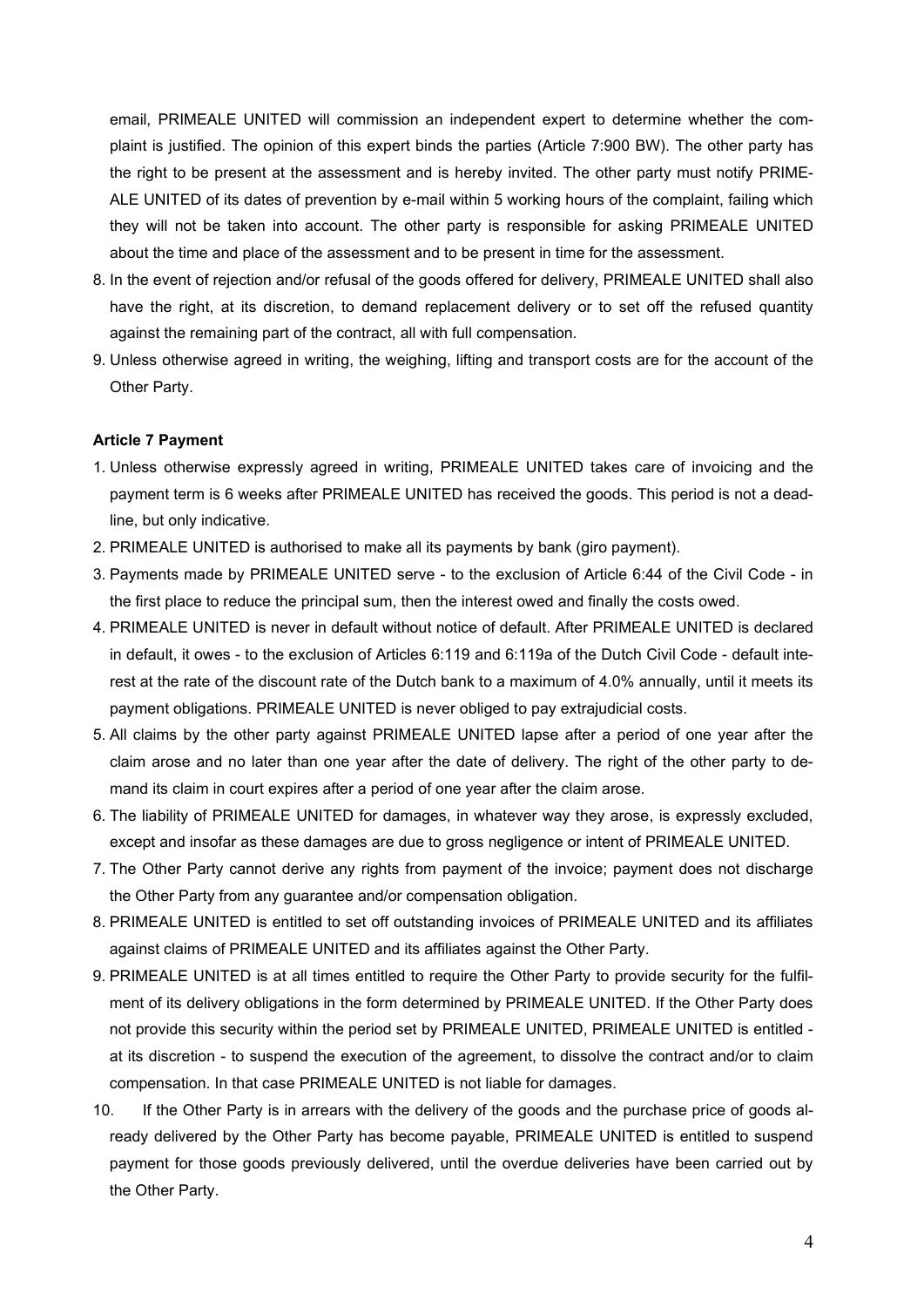# **Article 8 Ownership**

- 1. The ownership of the goods to be delivered by the Other Party, as well as the risk of these goods, will only be transferred at the time of delivery.
- 2. The Other Party delivers the goods unencumbered, unrestricted and free from retention of title and restricted rights.
- 3. PRIMEALE UNITED is free at all times to resell and/or supply the goods delivered by the other party to third parties.

## **Article 9 Liability and risk**

- 1. The goods to be delivered and/or delivered by the Other Party are at the expense and risk of the Other Party until the moment of delivery free domicile PRIMEALE UNITED.
- 2. If the Other Party has delivered goods to PRIMEALE UNITED which are the property of a third party, the Other Party indemnifies PRIMEALE UNITED against all claims of this third party related to damage caused by and/or with the goods the Other Party has delivered to PRIMEALE UNITED, as well as damage to these goods themselves.
- 3. The other party is liable for the damage suffered by PRIMEALE UNITED as a result of recall actions by PRIMEALE UNITED itself or third parties.
- 4. The other party indemnifies PRIMEALE UNITED for claims in respect of recall actions carried out, or caused to be carried out, by a third party to whom PRIMEALE UNITED has resold the goods supplied by the other party.
- 5. If PRIMEALE UNITED suffers damage as a result of the presence of undesirable residues or exceeding standards, MRLs, (eg chemicals and minerals) in the goods supplied by the Other Party, the Other Party shall owe PRIMEALE UNITED an immediately payable penalty of  $\epsilon$  800, - per partial delivery and fully liable for this damage suffered by PRIMEALE UNITED, insofar as the damage exceeds this penalty. If a fine is imposed on PRIMEALE UNITED by the authorities or third parties make a claim against PRIMEALE UNITED in this regard, the Other Party must pay this to PRIMEALE UNI-TED.

## **Article 10 Default and dissolution**

- 1. In case of (temporary) suspension of payment or bankruptcy of the Other Party, closing down or liquidation of the business of the Other Party, all agreements with the Other Party will be dissolved by operation of law, unless PRIMEALE UNITED informs the Other Party within a reasonable period of time that it requires compliance with (part) of the relevant agreement(s), in which case PRIMEALE UNITED is entitled, without notice of default, to suspend the execution of the relevant Agreement(s), until it is sufficiently certain that the Other Party will comply with its obligations, without prejudice to PRIMEALE UNITED's other rights.
- 2. PRIMEALE UNITED has the right to terminate the Agreement if there is a permanent force majeure on the part of the Other Party. The Other Party shall then reimburse all costs incurred and to be incurred by PRIMEALE UNITED.